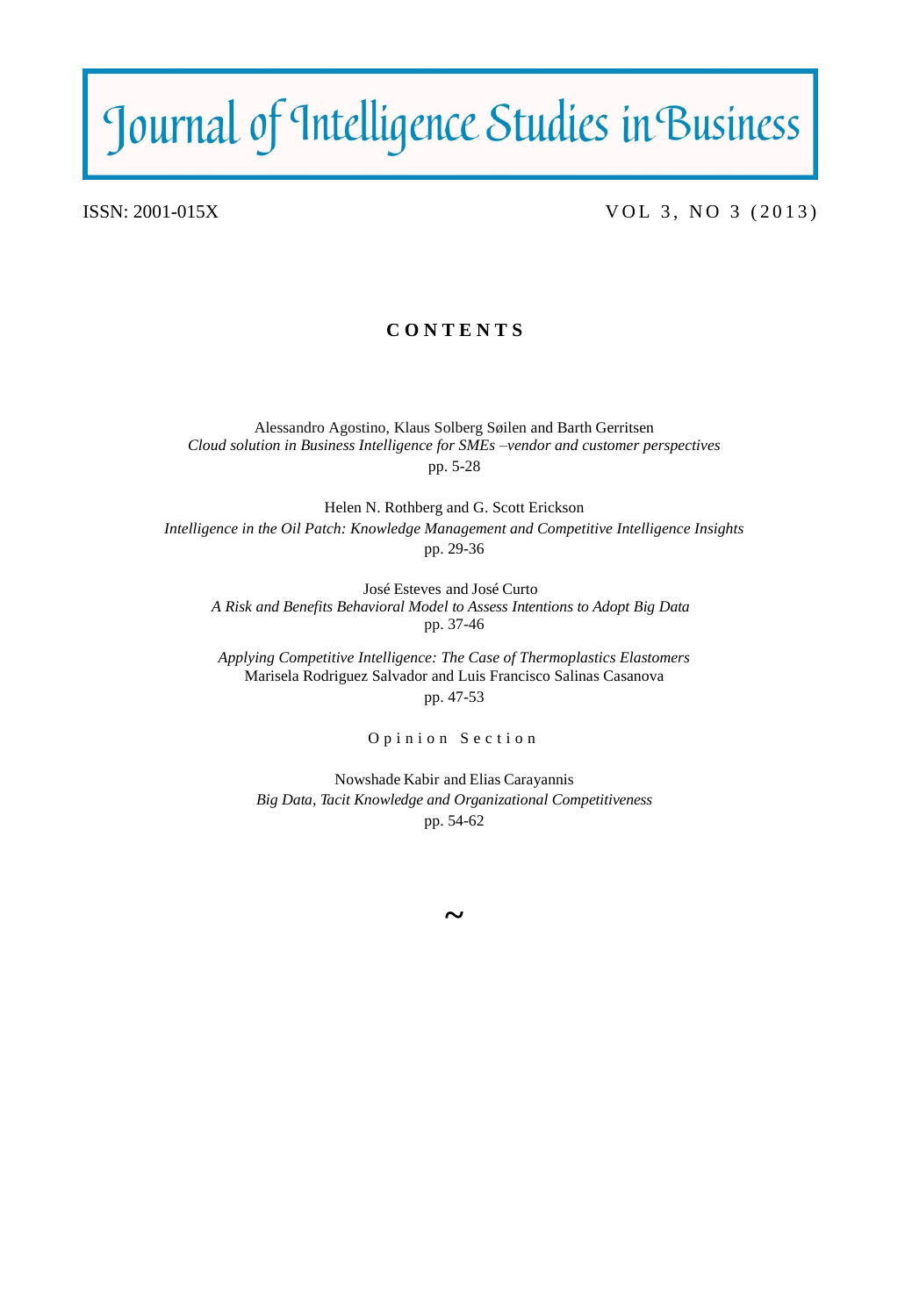## **Journal Contact:**

*Mailing Address:*

JISIB

Halmstad University

Box 823

301 18 Halmstad

SWEDEN

*Principal Contact:*

Dr. Klaus Solberg Søilen School of Business and Engineering (SBE)

Email: klaus.solberg\_soilen@hh.se

Copyright © 2013 JISIB, Halmstad University. All rights reserved.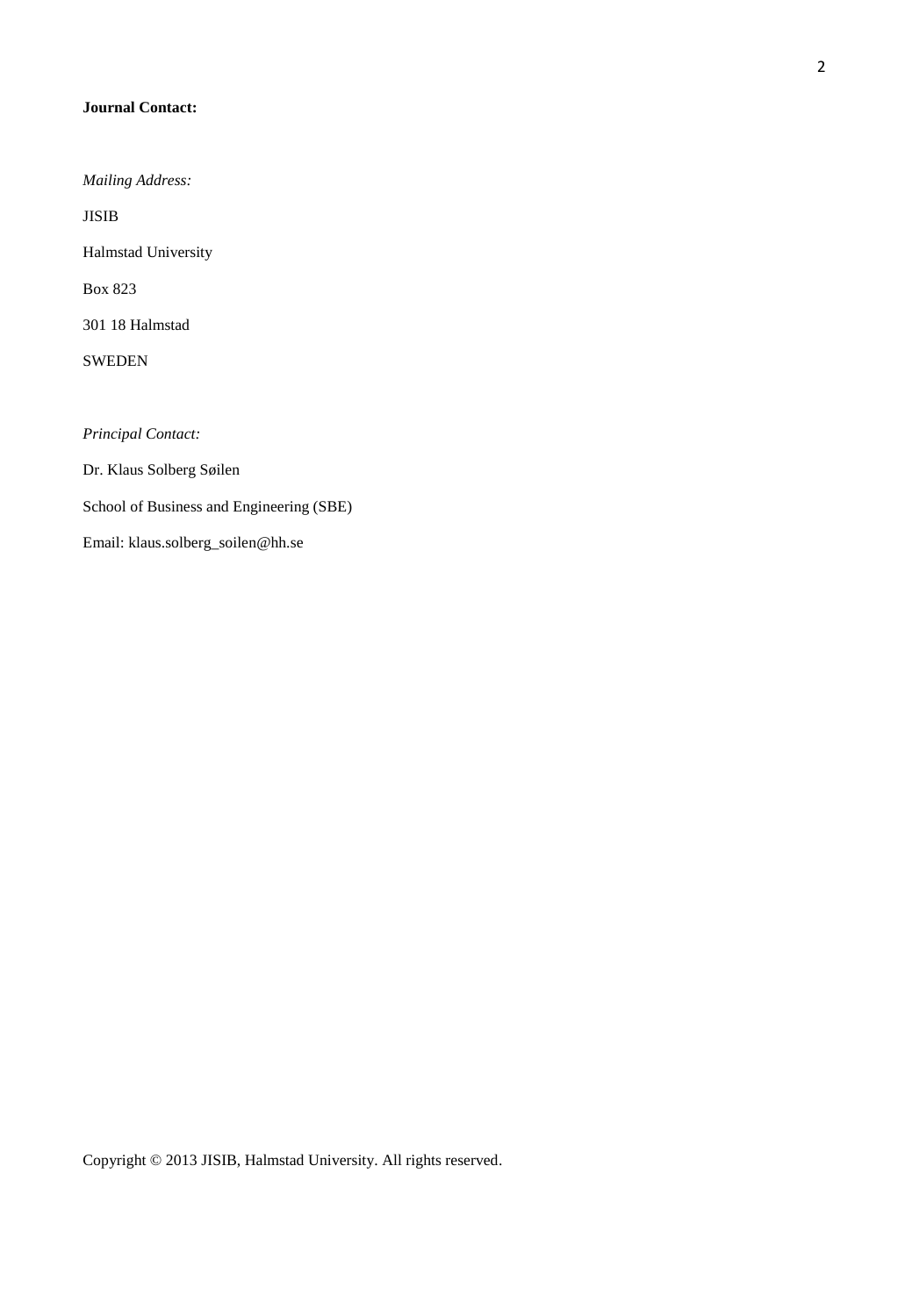# **EDITORIAL TEAM**

Founding Editors Prof. Henri Dou (France), Goupe ESCEM Prof. Per Jenster (China), NIMI

**Honorary Editors** Prof. John E. Prescott (USA), University of Pittsburgh Prof. Bernard Dousset (France), Toulouse University

Editor-in-Chief Dr. Klaus Solberg Søilen (Sweden), Halmstad University

#### Regional Associated Editors

America:

Prof. G. Scott Erickson (USA), Ithaca College Europe:

Prof. Sahbi Sidhom (France), Nancy University Asia:

- Prof. Xie Xinzhou (China), Beijing University Africa:
- Prof. Adeline Du Toit (South Africa), University of Johannesburg

### **The Editorial Board:**

- [Dr. Mark Xu,](javascript:openRTWindow() University of Portsmouth, UK
- [Dr. Subir Ranjan Das,](javascript:openRTWindow() University of Petroleum & Energy Studies, India
- [Assistant Professor Dirk Vriens,](javascript:openRTWindow() Radboud University, Netherlands

[Professor Karim Baina,](javascript:openRTWindow() École nationale supérieure d'informatique et d'analyse des systèmes (ENSIAS), Morocco

[Professor Uwe Hannig,](javascript:openRTWindow() Fachhochschule Ludwigshafen am Rhein, Germany

[Dr. Klaus Solberg Søilen,](javascript:openRTWindow() Halmstad University, School of Business and Engineering, Sweden

- [Dr. Eduardo Flores Bermudez,](javascript:openRTWindow() Bayer Schering Pharma AG, Germany
- [Professor Kingo Mchombu,](javascript:openRTWindow() University of Namibia, Namibia

[Professor Adeline Du Tout,](javascript:openRTWindow() University of Johannesburg, South Africa

[Professor Pere Escorsa,](javascript:openRTWindow() School of Industrial Engineering of Terrassa, Politechnical University of Catalonia, Spain

[Assistant Professor Per Frankelius,](javascript:openRTWindow() Örebro University, Sweden [Professor Malek Ghenima,](javascript:openRTWindow() L'Université de la Manouba, Tunisia [Professor Blaise Cronin,](javascript:openRTWindow() Indiana University, United **States** [Dr. John E. Prescott,](javascript:openRTWindow() University of Pittsburgh, United **States** [Dr. Michael L Neugarten,](javascript:openRTWindow() The College of Management, Rishon LeZion, Israel [Professor Mika Hannula,](javascript:openRTWindow() Tampere University of Technology, Finnland [Professor Kamel Smaili,](javascript:openRTWindow() Université Nany 2, France [Professor Henri Jean-Marie Dou,](javascript:openRTWindow() ATELIS Competitive Intelligence Work Room of the Groupe ESCEM, France [Professor Bernard Dousset,](javascript:openRTWindow() Toulouse University, France [Professor G. Scott Erickson,](javascript:openRTWindow() Ithaca College, United **States** [Professor Sahbi Sidom,](javascript:openRTWindow() Université Nancy 2, France [Professor Xinzhou Xie,](javascript:openRTWindow() Beijing Science and Technology Information Institute, China Associate [Professor Jonathan Calof,](javascript:openRTWindow() Telfer School of Management at University of Ottawa, Canada [Professor Per V. Jenster,](javascript:openRTWindow() Nordic International Management Institute, China [Professor Alfredo Passos,](javascript:openRTWindow() Fundação Getulio Vargas, Brazil [Professor Brigitte Gay,](javascript:openRTWindow() ESC-Toulouse, France [Professor Sophie Larivet,](javascript:openRTWindow() Ecole Supérieure du Commerce Extérieur (ESCE), Paris, France

#### **The Managerial Board:**

Way Chen, China Institute of Competitive Intelligence (CICI)

Raíner E Michaeli, Director Institute for Competitive Intelligence GmbH, Germany

Philippe A. Clerc, Director of CI, innovation & IT department at the Assembly of the French Chambers of Commerce and Industry, France

- Alessandro Comai, Director of Miniera SL, Project leader in World-Class CI Function, Spain
- Pascal Frion, Director Acrie Competitive Intelligence Network, France
- Hans Hedin, Vice President Business Development at Global Intelligence Alliance Group, Sweden